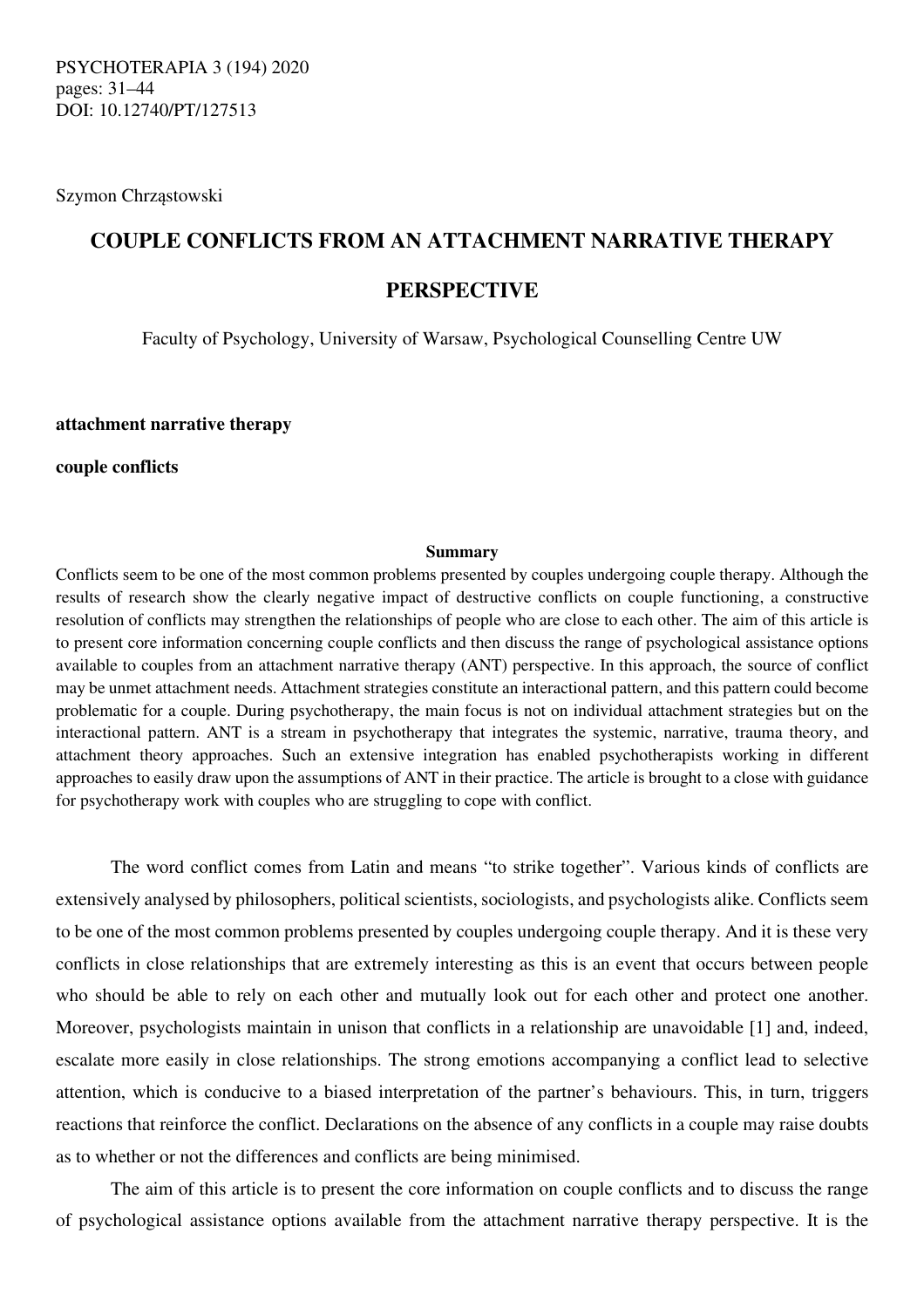approach to psychotherapy that offers conflict analysis possibilities from two complementary perspectives: intrapsychic and interpersonal. Attachment narrative therapy is a stream in psychology that integrates the systemic, narrative, trauma, and attachment theory [2–4]. Such an extensive integration has provided psychotherapists working in different approaches to easily draw upon the assumptions of this school in their clinical practice.

The article is tasked with presenting the underlying assumptions of attachment narrative therapy as well as its creative use in the therapeutic work with a couple involved in a conflict. Attachment narrative therapy is an ever-evolving approach and can be applied in different clinical contexts. However, in the literature pertaining to this school of psychotherapy, there is an absence of positions directly relating to working with couples finding themselves in conflict.

## **Definitions and types of conflict**

A conflict in a couple is a social interaction where the partners have divergent goals but they do not have to be conscious or even articulated [5]. There are many different definitions of couple conflicts in literature and, what follows, different ways of researching this phenomenon and, therefore, divergent conclusions stemming therefrom [6]. Destructive and constructive conflicts can be identified. The latter do not really have a negative impact on marital relations and on the overall functioning of the family. The difference between a destructive and a constructive conflict lies in the way the couple deals with it and the feelings that it elicits [6]. Thus, a constructive way of coping with conflicts means that the parties of the conflict show each other mutual respect, strive to cooperate with one another, and control their emotions; while destructive coping is manifested in aggressive behaviours and the expression of negative feelings.

The results of research confirm the correlations between couple conflict intensity and lower relationship satisfaction [7–10]. The existence of couple conflicts also affects the mental well-being of an individual. A correlation was identified between the intensity of conflicts in a couple and signs of depression [11]. Conflicts are also of relevance to physical health [12–14]. Persons in marital relationships enjoy better health than single people. However, conflicts experienced in a relationship seem to be related to an impairment of health since they give rise to stress that affects the immune, endocrine, and cardiovascular system. The adverse effects seem to be particularly notable in the case of women. Conflicts may also lead to a relationship breakdown although even an intense conflict is not its main predictor [15].

A marital conflict may, but does not have to, destructively affect the children in a family [15]. A constructive conflict sometimes even fulfils a positive role, provided that the child learns how to resolve interpersonal problems from their parents. The results of research show significantly less tension experienced by children affected by the conflicts of their parents as well as the negative reactions to the family situation if the parents, despite the conflict, can communicate with one another. Children also gain from brief explanations given by their parents as to how the conflict was resolved by them [15].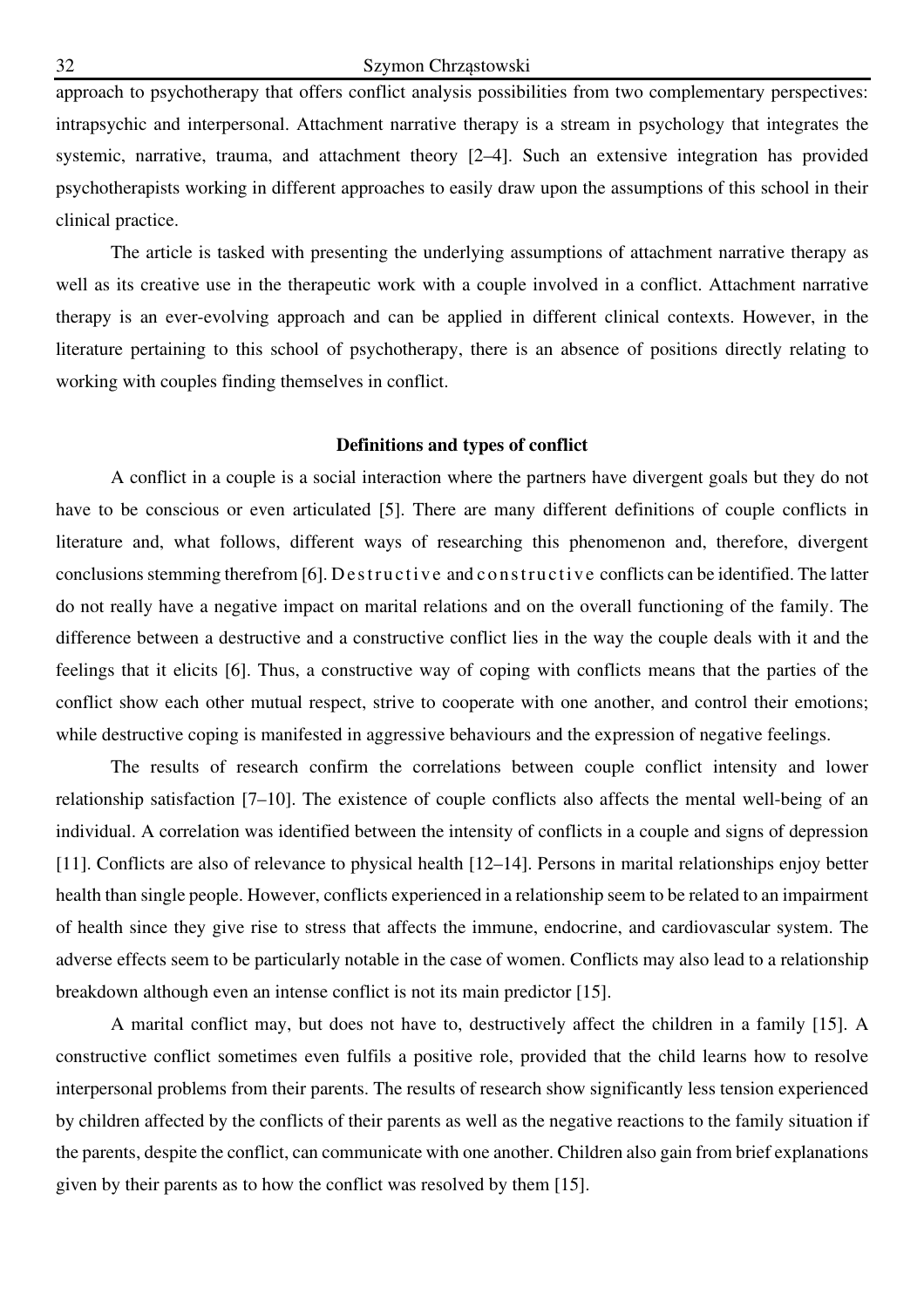Destructive conflicts, on the other hand, lower the sense of emotional security of a child. Children who perceive the conflict of their parents as posing a threat to their security experience greater negative effects of the conflict than children interpreting the conflict differently [6]. A child reacts to the conflict of their parents also by a greater secretion of cortisol, although this is not a simple dependency as cortisol secretion is also dependent on genetic factors [6]. Destructive conflicts between parents are linked to the worse adaptation of a child, increasing the likelihood of conflicts arising between the parents and the child, and misunderstandings between siblings [12].

In order to gain an understanding of couple conflicts, attention should also be given to their intensity and whether or not they lead to psychological or physical abuse. There is a large body of literature analysing the causes and consequences of violence in a relationship [16–20], which is why this will not be discussed in this publication. Of course, only some of the violence appearing in a relationship results from ongoing conflicts. Research findings have also demonstrated that the violence that results from attempting to take complete control over the partner is the most destructive in a relationship [6].

Researchers are in agreement as to the differentiating factor between well-functioning and badlyfunctioning couples being not the very conflict itself but the manner in which it is resolved [21]. Overall, three main types of conflict-solving capabilities can be identified: 1) Constructive involvement (cooperation, listening to the partner, and acceptance of their point of view; 2) Destructive involvement in the form of confrontation (blaming, criticising, intimidation and bullying, as well as manipulation); and 3) Avoidance. The last type of conflict solving capability involves avoidance, withdrawal from contact, lack of openness, and refusing to take part in a conversation. The more subtle forms of avoidance consist of focusing on other people instead of one's own relationship or analysing the course of a conversation instead of dealing with its content [21].

According to the concept of Rusbult, Johnson, and Morrow [quoted after: 22], conflict resolving strategies in a couple can be classified in two dimensions: constructive–destructive and active–passive. Taking them into consideration, four strategies of reacting to conflict can be identified: 1)  $Dialogue$  (constructive and active); 2) L o y a lty (constructive and passive); 3) C on flict escalation (destructive and active); and 4) W i th dr a w al (destructive and passive). The first strategy includes actions that lead to problem resolving and maintaining the relationship in a good condition, such as an open and sincere conversation about the problem, attempting to understand the partner, looking for solutions that are optimal for both parties, and searching for different forms of help and support from the outside. Loyalty, on the other hand, is a passive strategy aimed at waiting out the problem with the hope of the situation improving and stabilising on its own.

This overview allows for a more precise classification of conflicts and of the methods of coping with them, but is insufficient to gain an in-depth understanding of the couple conflict phenomenon which is required in the case of psychotherapy. Attachment narrative psychotherapy that refers to attachment theory is also helpful in understanding what could underpin the couple conflict and, therefore, what help can be offered to couples.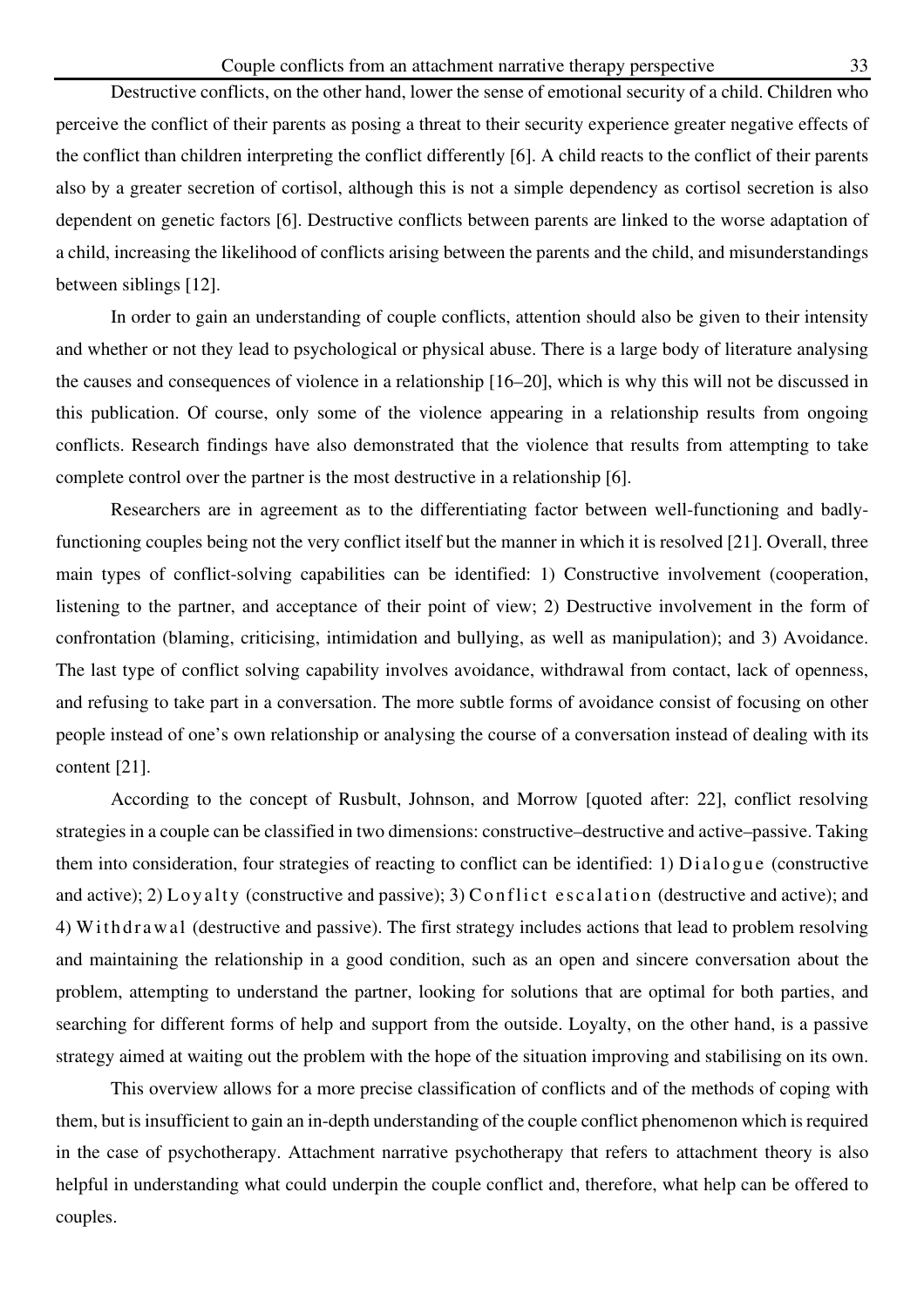## **Couple conflict in the attachment theory perspective**

Since attachment theory has been repeatedly discussed in the Polish literature [*e.g.*, 23–28], its assumptions will not be analysed in detail in this article. Attachment is manifest by seeking proximity with a significant other in the face of strong stress. This bond is to restore a sense of comfort and security. Note that it should not be identified with other forms of proximity.

Attachment lasts throughout the lifetime and is universal in nature [25]. In the case of older children and adults, symbolic proximity seeking (which does not always have to translate into physical closeness) starts to play an even greater role. If a child has caregivers who are sensitive to their needs and physically present by their side, they learn that they can count on them in the face of threat. Parents alleviate the child's anxiety, helping them to calm down. A child looks for their closeness whenever they feel any kind of danger. Sometimes, however, the caregiver is not accessible, not very sensitive, or they themselves become the source of the child's anxiety. If this situation repeats itself, it leads to the formation of secondary attachment strategies. They can be broken down into two main types: hyperactivating (escalating), and de a ctivating (avoidant) [25]. A hyperactivating strategy involves exaggerating the problems that have arisen, belabouring over them, and focusing on the stress and difficulties being experienced. Persons applying it emphasise very strongly the need for support from others. On the other hand, people using the deactivating strategy do not seek support from others in order to calm themselves down and they deny their need for proximity. They try to deal with stress on their own, even if they themselves need such help and support.

Both types of secondary strategies are not a manifestation of pathology in their own right. Moreover, they may even have an adaptive significance in some situations. This is because it is sometimes worth withdrawing (avoidance strategy) during an ongoing conflict or, on the contrary, "putting one's foot down" (escalating strategy). These strategies, as mentioned earlier, also help to cope with the feeling of threat or anxiety in childhood [25]. However, the constant and rigid use of secondary strategies that are ill-suited to the circumstances leads to couple problems arising and being maintained. From the point of view of attachment narrative therapy, these problems stem from unsatisfied attachment needs [2, 3]. Thus, adults who feel tense and anxious do not find consolation in contact with their partner.

Attachment anxiety correlates with frequent conflicts and perceiving the behaviours of the partner as irrational and permanent [21]. The greater the intensity of this anxiety, the greater the tendency to resolve conflicts by dominance and attempting to force closeness. Persons with escalation tendency during conflicts (therefore, strongly anxious) have the tendency to tell and show their partner how wounded they are by them. They also evoke a sense of guilt [7]. On the other hand, attachment avoidance correlates with a lower conflict frequency but at the cost of their avoidance (*i.e.*, not analysing their causes), a lack of openness to negotiation, and not being very open in a conversation. Research results also show that withdrawal from contact with a partner as a result of conflict makes the emotional recovery of both partners more difficult, and lowers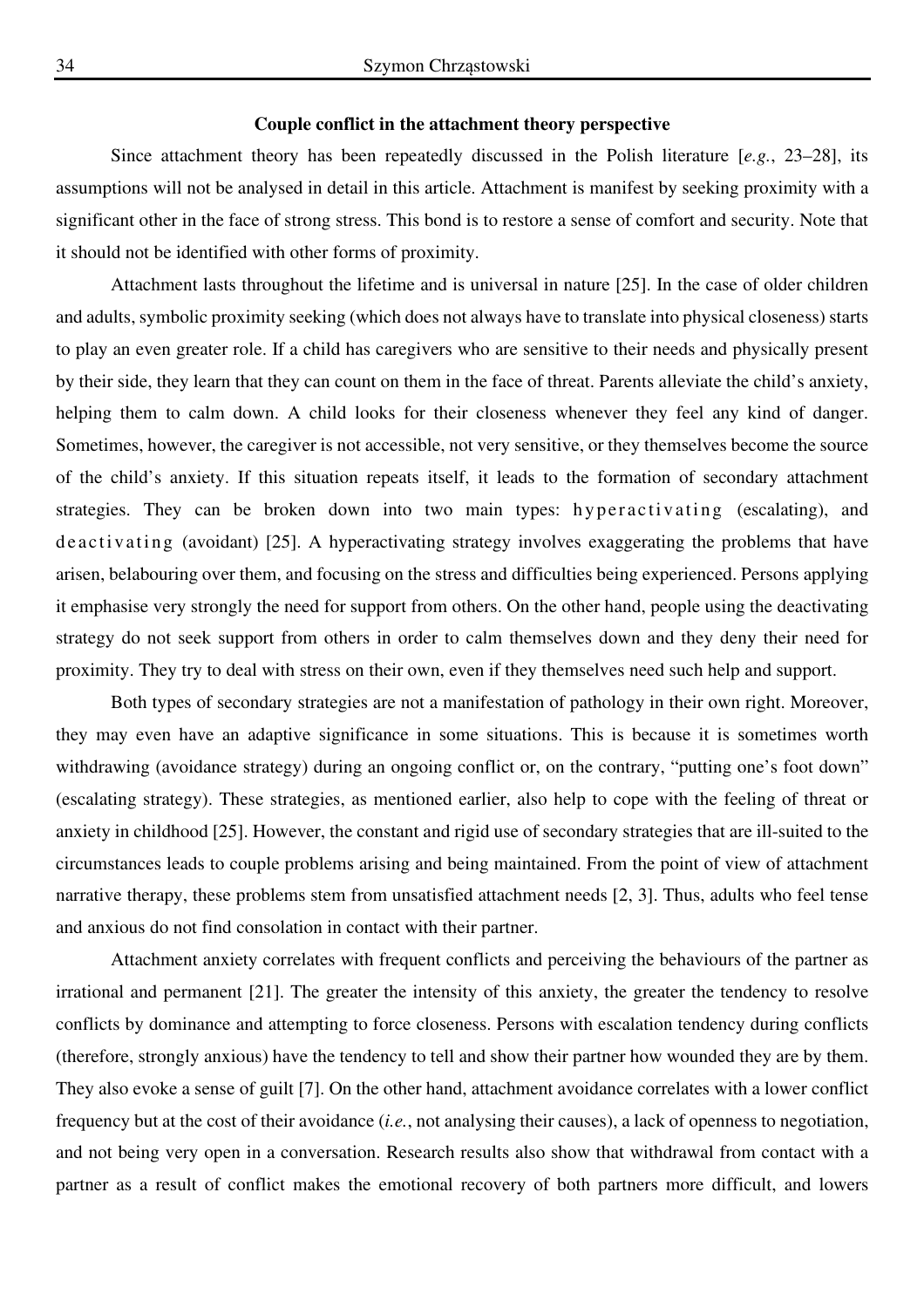relationship satisfaction and the sense of intimacy [29]. Withdrawing from contact is taken as a signal of not being important for the partner.

The intentional use of withdrawal in order to punish the partner is particularly destructive to the couple [29]. It is also worth pointing out that withdrawing from the relationship may be a sign of using the deactivating strategy, that is, avoiding further stress by reducing contact with the partner, but also — which is less obvious — a sign of a hyperactivating strategy. In this second case, the withdrawal is aimed at the partner to punish them, which leads to an escalation of tension in the couple and further aggravation of the conflict.

# **Basic assumptions of attachment narrative therapy**

Although attachment narrative therapy is not an approach that is particularly centred on supporting couples in managing conflicts, the proposed way of explaining couple functioning by this school may successfully be harnessed when working with conflicted couples. Below is an overview of the main assumptions of attachment narrative therapy along with a description of its stages in couples in conflict. Specific therapeutic techniques have only been touched on. A detailed description of them would require a separate elaboration.

Attachment narrative therapy is an approach that integrates the classic school of systemic psychotherapy with attachment theory and narrative psychotherapy. Its originators, namely, Prof. Arlene Vetere and Prof. Rudi Dallos, were not after constructing an original stream in psychotherapy but harnessed the knowledge that was already available [2–4]. The advantage of attachment narrative therapy is this very attempt to integrate already existing approaches and using their synergy effect. Due to the present space constraints, the description of the key assumptions of attachment narrative therapy presented below will be brief and simplified, focusing exclusively on the elements of the theory required for the deliberations hereunder. It is noteworthy that attachment narrative therapy is not, as the name may erroneously suggest, a variation of narrative therapy.

Some of the assumptions of narrative therapy and attachment narrative therapy are different. This mainly concerns attachment. In attachment narrative therapy, the assumption is that attachment — and what follows — attachment trauma, are genuine psychological phenomena [2, 3]. Therefore, attachment narrative therapy is closer to the objectivistic position (although its originators are not fully in agreement with this). Narrative therapists, however, represent a subjectivist position, specifically referring to the assumptions of social constructionism. According to this premise, reality is construed within the process of communication between people. The core term for narrative therapists is the story. Attachment is treated as one of many other possible narrations.

Narrative therapists do not agree with such a radical position but, at the same time, do not question that attachment is also expressed through narration [2, 3]. They have accepted, similarly to narrative therapists, that the relational dimension of couple functioning is co-construed by the partners within the communication process or also by other persons contacting the couple, *e.g.*, by a psychotherapist with whom the couple is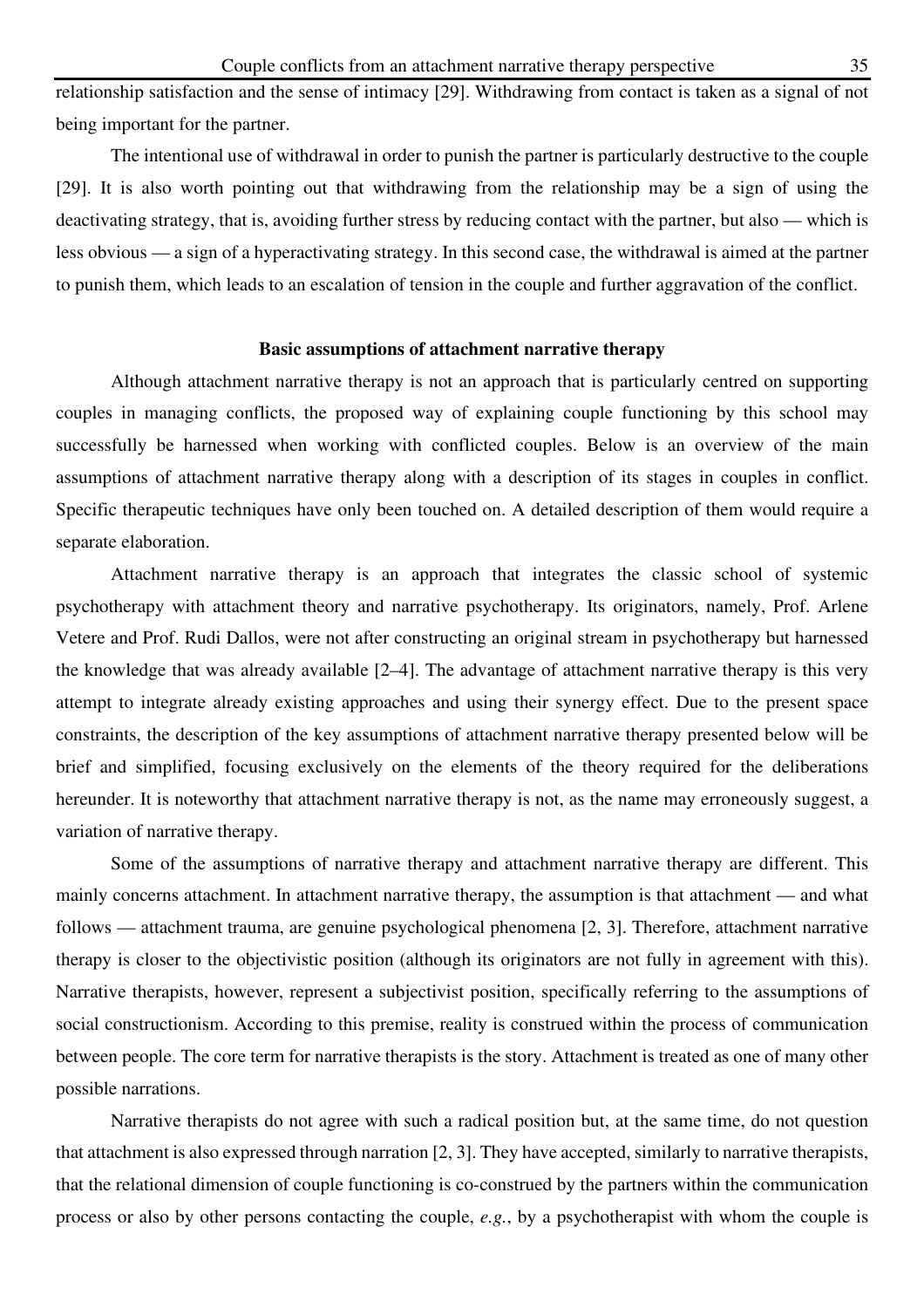having sessions. They therefore emphasise the analysis of how the narrations created by the couple about themselves arise, investigating the way these narratives are interpreted by the partners, and how they focus on couple-specific ways of communicating [3].

Attachment narrative therapy focuses on attachment needs and the ways of getting involved in relationships stemming from attachment strategies [2–4]. The attachment strategies of partners constitute a pattern of interactions between them and it is this very pattern that can become a problem for the couple. Therefore, narrative psychotherapy focuses not on single attachment strategies but on what they jointly give rise to and create in a couple. Psychotherapy does not diagnose the attachment strategies of specific people but how they impact each other.

Researchers of couple functioning speak of an interaction effect between individual attachment strategies occurring in the couple [21]. They mutually adjust to each other, creating a new quality. Couple psychotherapists often deal with an effect where, for instance, there is a partner with a tendency to escalate (*e.g.*, starting rows), behaving submissively towards the person using the avoidance strategy, and showing little interest in them. In another scenario, the person usually trying to avoid conflicts begins to be aggressive towards their partner, which they perceive to be overly expansive. Couple strategies can sometimes temporarily undergo modification, which does not change the whole dysfunctional pattern thereof. By way of example, a husband who usually uses an avoidance strategy goes out and arranges to meet up with his mates for a beer to avoid the virulent, in his way of seeing things, comments of his wife (escalating). This is an avoidance – escalation pattern. When the inebriated husband gets home and the wife starts a row, the husband explodes with anger and starts to behave aggressively towards his wife, who tries to get away from him. Despite the change in the types of individual behaviours, the dysfunctional pattern itself, namely, "avoidance – escalation", remains constant.

In general, conflicts are more exacerbated if both the partners are characterised by distrust [21]. If this distrust is expressed by heightened anxiety, this can easily lead to mutual attacks on each other, aggressive defence of one's own views, and focusing exclusively on individual needs. In couples where both parties have divergent strategies, that is, when one person is avoidant and the other escalating, a destructive cycle of avoidance and escalation is created. Avoiding one of the partners is received as a threatening signal by the other partner, who reacts with escalation. Escalation frightens the avoidant partner and triggers their further distancing from their partner. If the distrust in the persons is expressed by avoidance, this leads to poor expressivity, withdrawal and distancing oneself. Couples avoid direct confrontation and arguments, and they have a low level of openness.

The attachment style, the attachment strategies, and the dysfunctional patterns mentioned above, and, ultimately, the conflict itself, are all visible in the narrations of the couple [2–4]. This is what is mostly accessible for analysis during psychotherapy. A couple comes to a psychotherapist with a certain story about their problems, *e.g.*, about the conflict between them, and the therapist works on changing this narrative. Often the narrations that couples usually come with to therapy are thin; thus, such stories that focus on the problem,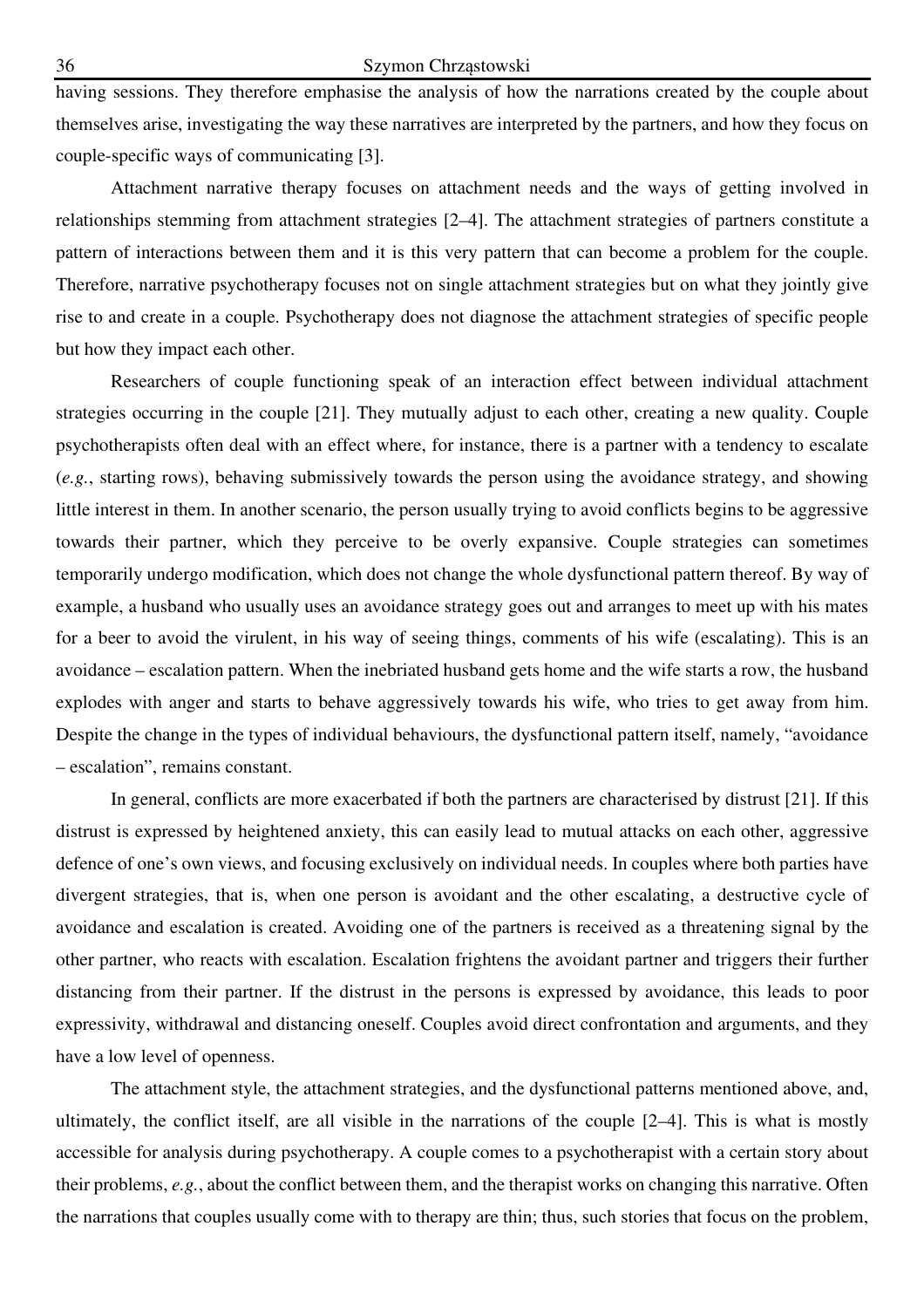without factoring in the entire complexity of their mutual relations, and are imbued by criticism towards the other person.

The aim of couple therapy is not the direct resolution of conflicts but such a reinforcement of the closeness relationship that will allow the couple to more effectively cope with subsequent problems, which they will undoubtedly come across. The foundation of couple conflict resolution is building or rebuilding the trust of the partners towards one another [2, 3]. If the partners feel that they can count on one another, that they constitute each other's support should various kinds of difficulties arise, they will be able to cope with potential conflicts much better.

It is justified, from the perspective of attachment narrative therapy, to speak of a primary conflict surrounding the satisfaction of attachment needs and secondary conflicts that stem from unsatisfied attachment needs. These secondary conflicts concern very different things and the psychotherapist is tasked with their analysis and identification. By way of example, secondary couple conflicts may concern the style of upbringing of children, the breakdown of household chores, or the style of spending free time.

Furthermore, not all couple conflicts are linked to attachment. They may, for instance, concern power in a relationship or a sense of justice (what the partners consider just and unjust in their relationship). If, however, the primary conflict is effectively resolved, then the couple copes much better with other types of conflicts. Therefore, attachment narrative therapy focuses on the primary conflict, considering that it is this primary conflict, and coping with it, that is critical for the resolution of subsequent couple difficulties.

The main phases of psychotherapy work with a conflicted couple will be discussed below.

#### **Security**

Enhancing a sense of security in a couple is the first goal of a psychotherapist [3, 4]. The overview of research results by Sweeney and Fitzgerald [7] demonstrates that the absence of a sense of security related to the unsatisfied attachment needs in a relationship has a detrimental effect on the course of couple conflicts. For instance, persons with a strong avoidance tendency overestimate the intensity of the negative emotions of their partner. This, consequently, leads to an exacerbation of defensive reactions leading them to show hostility [7]. Therefore, the further successful course of the therapy will depend on whether or not the sense of security can be strengthened and reinforced. A sense of security during a session constitutes the base for a good regulation of emotions that, in turn, is necessary for the couple to cope with the conflict between them. According to attachment theory, the regulation of affective states occurs within the context of social relations, and this process is rooted in early attachment relationships. Therefore, the regulation of emotions is shaped during the course of development, encompassing the integration of a series of processes that are not just behavioural but also biological. In order for this process to proceed correctly, the parent has to adequately identify the inner states of the child and react appropriately to them [30]. A trustful bond between the child and their caregiver is key here. Thanks to this bond, children acquire the certainty that the world is a safe place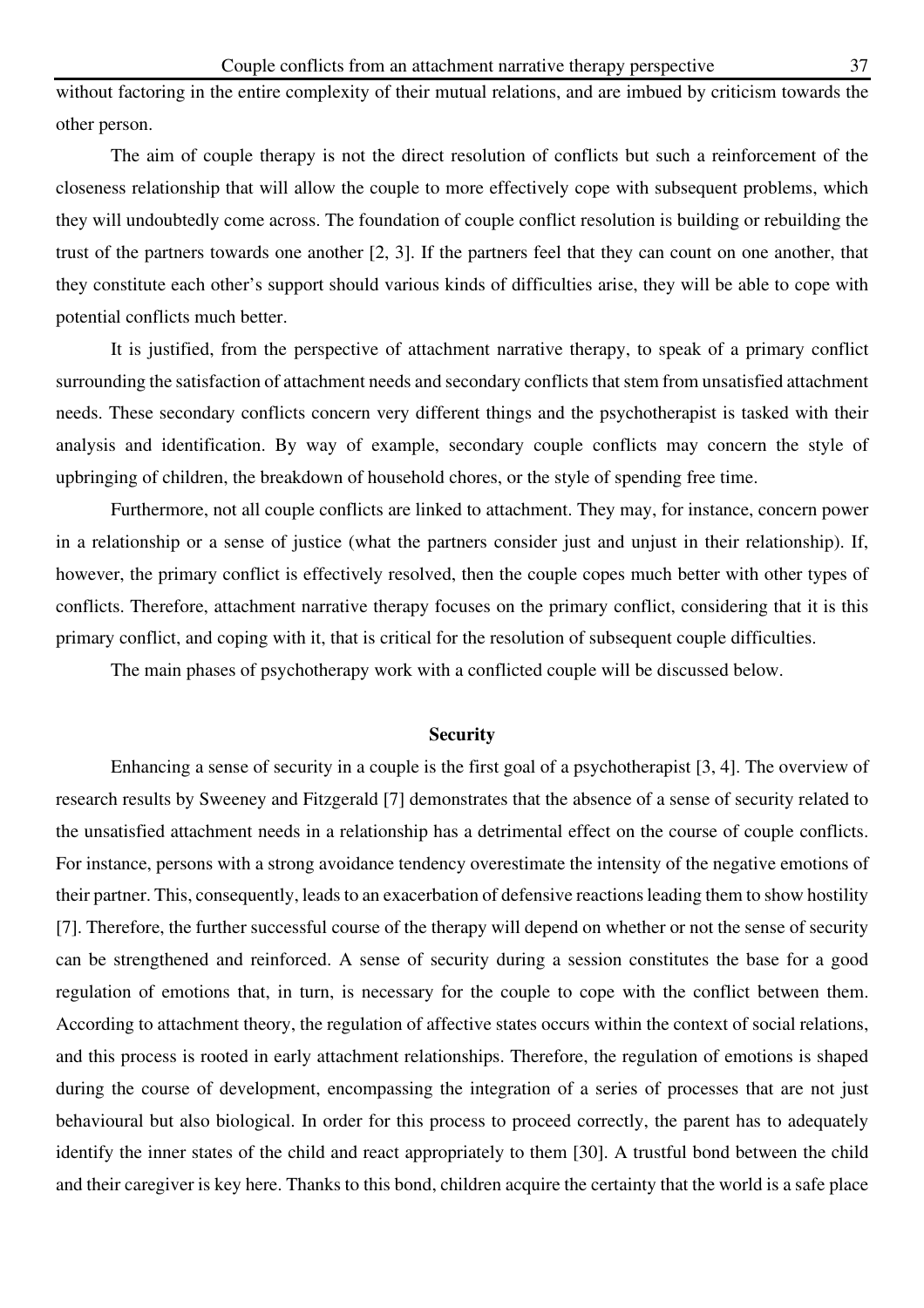and, in the event of threat, they have someone to turn to and ask for help, thereby reducing their sense of anxiety.

There are several potential sources of a lack of a sense of security in a couple. The first is the partner themselves. In couple psychotherapy, we are dealing with this particular situation, where the persons who take away the sense of security are alongside [30]. It is their reactions that evoke anxiety, which releases defence reactions like, for instance, an attack on the partner or avoiding contact with them. Both types of reaction serve to counter the threat. Aggressive comments made in relation to the partner, finger-pointing, and humiliation are evidence of the anxiety being experienced and defence by way of an attack — a very well-studied psychological reaction. Withdrawal from contact is also used to avoid the very source of the anxiety. In certain circumstances, these two ways of reacting are adaptive but usually their initiation, not just during a psychotherapy session, brings destructive consequences.

The sense of security is sometimes also reduced by the very psychotherapist who is working with a couple. Let us not go into their obvious mistakes here. Couple conflicts and the way that a person speaks of them, the reactions of the patients may, potentially, evoke a sense of threat in the psychotherapist who may assume a defensive position, distancing her/himself from the couple or get enmeshed in their conflict. In this latter case, when attempting to resolve the conflict, they infantilise the patients or experience what is happening between the couple very strongly, thus, leading them to react too quickly. Distancing oneself from the couple's conflict may translate into not getting involved, manifesting an overly distanced approach to the participants of the therapy (which is sometimes experienced by them as rejection), the therapist's difficulty in understanding the processes taking place in the family, or a covert critical attitude towards the couple.

A psychotherapist also reacts differently to specific persons within the couple, depending on the coping with conflict style assumed by the patient. If the patient and psychotherapist are similar in the way that they react to conflict, they may unwittingly create a coalition — which is usually difficult to bear for the other person in the couple. And, conversely, if the patient's and the psychotherapist's styles are divergent, it is possible that one of the persons will start escalating their reactions and the other attempt to avoid any conflict. In any case, the psychotherapist's knowledge of the way in which they themselves react to conflict and which styles of coping with conflicts are closer to them, as well as what kind of conflicts they have participated in during their life, how these experiences have affected them, and what are the transgenerational communications in their family concerning conflict resolution, are all very important. This knowledge of the psychotherapist helps them strive towards remaining neutral throughout the session.

Fostering a sense of security is important across all stages of psychotherapy, not only during the initial sessions. A psychotherapist tries to foster security by asking whether the couple feels safe and what could be done to solidify their sense of security. They want to ensure that the reactions that manifest hostility and aggression are minimised, and to prevent any strong and negative feelings from escalating during the session. Two attitudes of the psychotherapist are key in the security that is being forged. These traits can be compared to the properties of the relationships of parents building trustful attachment bonds with their child. Firstly, the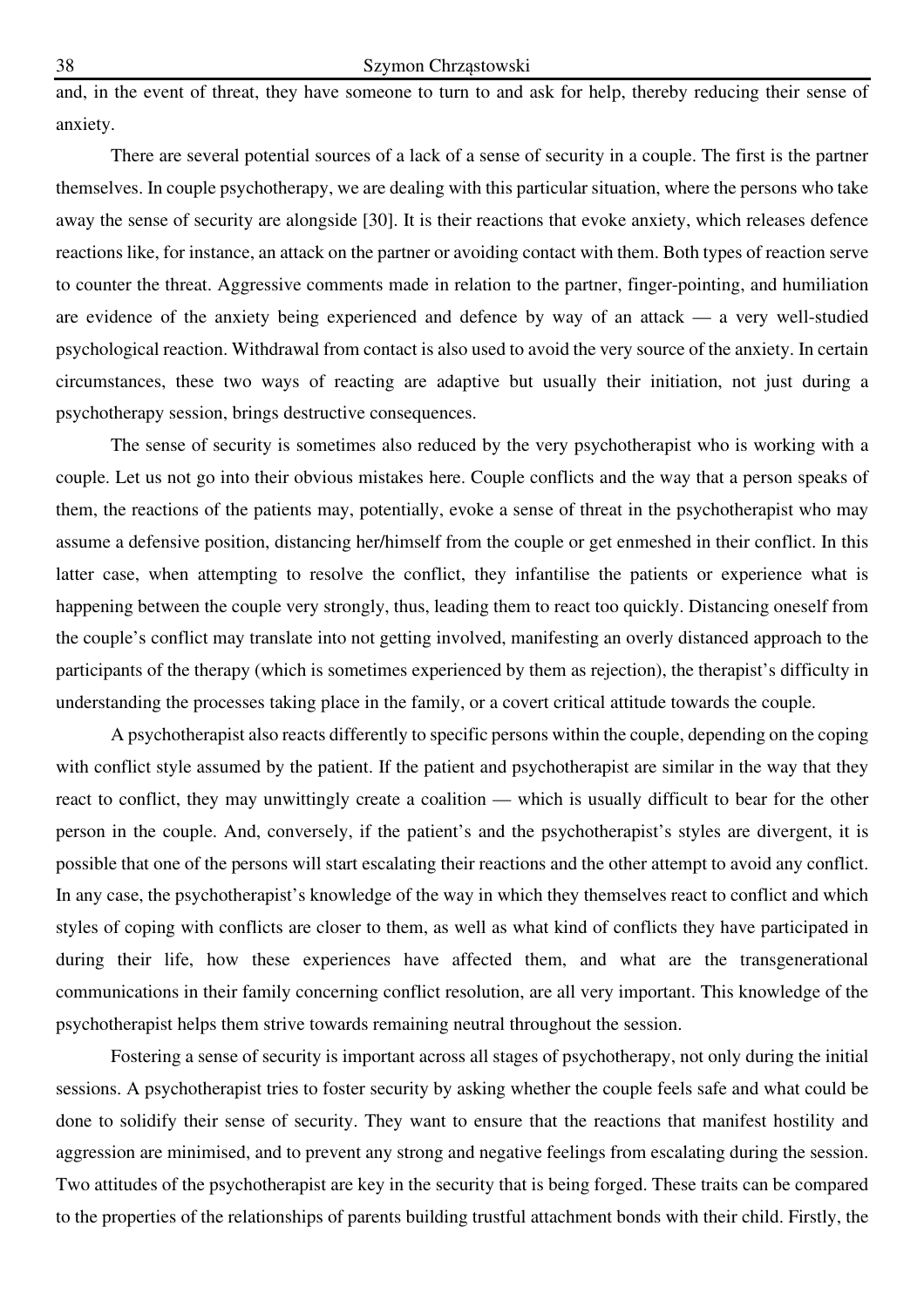psychotherapist must be attentive to what is happening with the couple (which relates to the presence and accessibility of parents, vital to shaping a trusting attachment in them). Attentiveness is complete presence here and now, focusing on the couple and on what is going on and happening within it [31]. The second key trait of the psychotherapist's attitude is their responsivity [30]. A therapist not only notices what is going on with the couple but also describes it. However, they do so delicately and compassionately. A conflict brings with it an array of abrupt feelings and behaviours that wound the partner. A couple finds itself entrapped in a raging conflict, making it difficult for them to go beyond the habitual patterns of behaviour, leading to suffering, which evokes compassion and care.

The sense of security in a couple can also be strengthened by approaching the conflict as an unavoidable phenomenon that adults have to face (and not a sign of disrupted couple functioning). Thus, the psychotherapist uses the normalisation technique [30]. They treat conflict not just as a natural phenomenon but as a developmental phenomenon, provided that it is identified and does not lead to mutual hostility and the breakdown of the relationship. The introduction of such a perspective during a psychotherapy session serves to alleviate the tension felt by the couple, which helps in analysing the mechanisms of this conflict that takes place during the next stage of psychotherapy.

# **Couple Conflict Diagnosis**

The base for the analysis of conflicts is the sense of security mentioned earlier [2, 3]. When the participants of the psychotherapy feel safe, they do not activate their defence mechanisms, thus, allowing them to focus on exploring their own experiences [cf. 30]. Couple reflectivity (constituting the foundation of a diagnosis) develops gradually during the course of therapy sessions. An analogy can be made here to how reflectivity develops in the context of a relationship with a caregiver, reflecting the mental states of the child. Anthony Bateman, Peter Fonagy, and Patrick Luyten [quoted after: 32, p. 29] claim that understanding the behaviour of others in terms of their likely thoughts, feelings, wishes, and desires is an achievement that is partly innate and partly acquired during the course of development, and the assimilation of this ability depends on the quality of the attachment relationship, particularly the relationship of early attachment and the degree to which our subjective experience was adequately reflected by caregivers. The attachment is to ensure that the child not only has protection but also a context in which they can develop their ability to reflect on themselves and on the world. This reflection reciprocally strengthens a sense of security. Thus, a sense of security is required for reflection and it, in turn, is conducive to achieving a sense of security.

In attachment narrative therapy, the diagnosis of the conflict mechanisms in a couple is also the result of cooperation between the psychotherapist and the couple themselves [2, 3]. The psychotherapist invites the couple to have a conversation, the subject of which is attempting to explain this very difficult in the category of relational problems. The diagnosis is co-created, although the psychotherapist proposes certain concepts that are, in their view, helpful and serve to build a deepened understanding of the problems being presented. They draw on their expert knowledge (*i.a.*, attachment strategies) but, at the same time, they are not an expert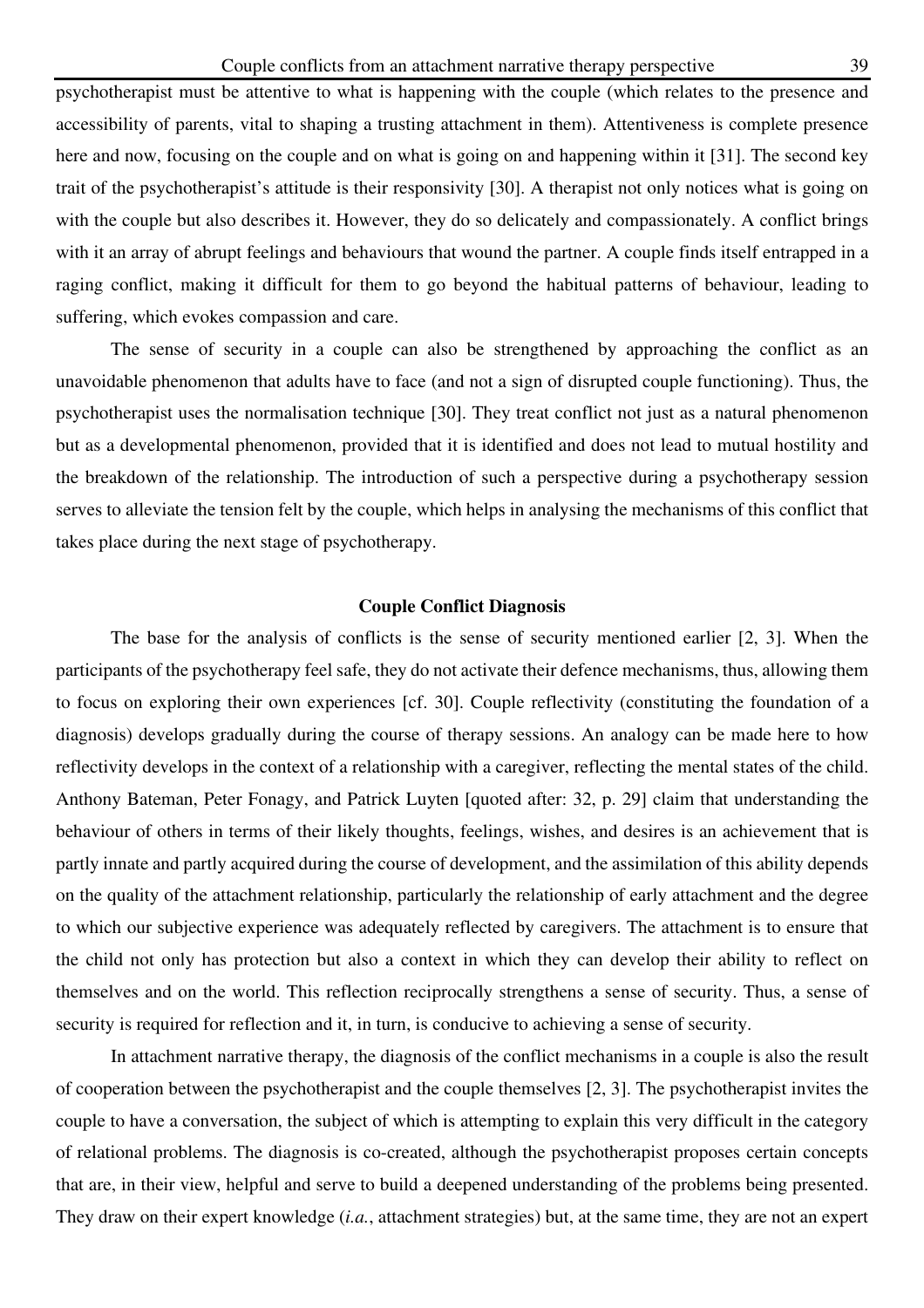on whatever is going on between the specific couple with whom they are working (which in turn constitutes a reflection of the attitude of a post-modernist psychotherapist). They treat the couple as unique and are interested in the possible hypotheses concerning its functioning in their specific case.

As outlined above, it is accepted in attachment narrative therapy that couple problems appear when attachment needs are not being satisfied by the partner [2, 3]. In this perspective, the conflict will focus on the possibilities of satisfying these needs. Moreover, the way in which patients try to satisfy these needs can also exacerbate the conflict between them, which in turn impedes or renders the satisfaction of the mentioned needs completely impossible. Thus, the reactions of couple-patients compound their problems, despite the fact that, theoretically, they are meant to lead to their resolution.

Usually, strong feelings like anger, rage, fury, contempt, and aversion accompany the conflict that the couple is going through. It is important for both the psychotherapist and the patients to be able to recognise the emotions that are hidden under those that are openly expressed. Leslie S. Greenberg [33], the originator of emotion-focused therapy, differentiates between primary adaptive emotional responses and secondary reactive emotions. The latter are reactions to the primary emotional reactions and lead to the transformation of the primary emotion into the secondary one, which is not always completely appropriate to the given situation. In other words, the primary reaction to a loss of a sense of security may be anxiety, which in turn leads to the experience of anger. Anger, in this approach, is a secondary reactive emotion. The partner of a person who is feeling anger, defending themselves from their feelings being hurt once again, responds by an attack which consequently escalates the conflict further. The partners express many negative feelings but they are secondary to their primary anxiety. However, it is much more difficult to reveal this anxiety before oneself since, by doing so, they are showing their own weakness. It is only the admittance of these feelings that we sometimes metaphorically refer to as "soft", that paves the way for dialogue with their partner concerning the possibilities (and constraints) of the conflict being resolved.

Put differently, one of the mechanisms responsible for the persistence of the conflict is experiencing secondary emotions that lead to behaviours that escalate this conflict further [*cf.* 33]. A conflict can be compared to an "arms race", where both sides show that their weapons arsenal is capable of destroying the opponent. The paradox of this situation is that it is precisely giving up these arms and threats in relation to each other and revealing their own vulnerabilities that is vital to any attempts at resolving the conflict. This is an incredibly difficult task as it exposes them to being wounded further.

When crafting hypotheses, the psychotherapist encourages the partners to both focus on their current situation and on the past. In this case, the genogram is an invaluable technique making it easier to understand how secondary attachment strategies came to be, discovering the transgenerational patterns of coping with conflict, and assisting in identifying the stimuli triggering strong emotional reactions during a conflict [2, 3, 34]. A couple is not always aware of these stimuli, which are referred to as triggers, that impede constructive coping with the conflict. In the past, usually in childhood, these stimuli signalled difficulties or even the inability to satisfy attachment needs. They may also be linked in memory with some traumatic events. The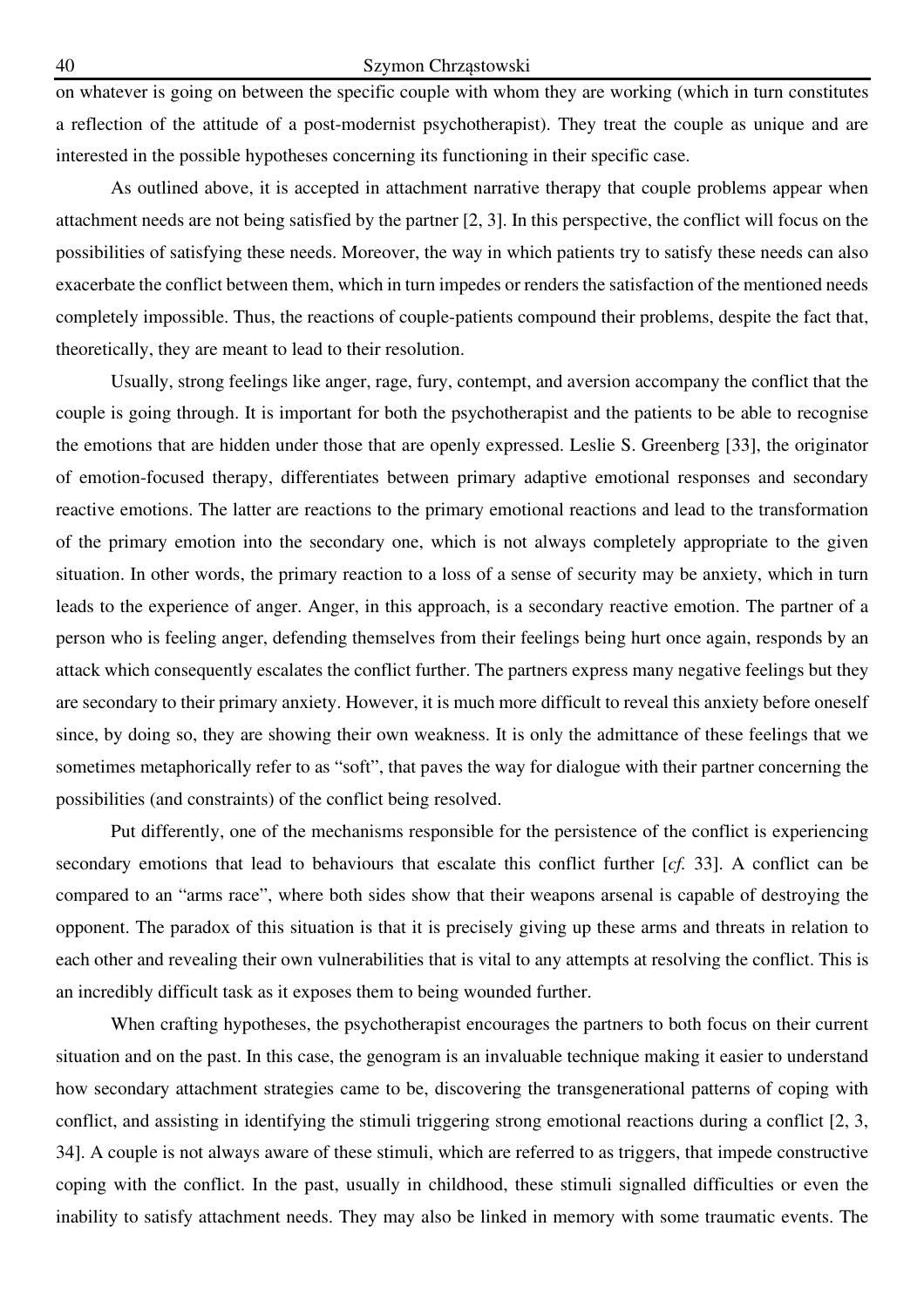triggers referred to here are, for instance, some sort of specific tone of voice, facial expression, gesture, or use of set words or phrases. If such stimuli appear during a conflict in adults, it leads to strong emotional excitation. A patient's sudden outburst (*e.g.*, during a therapy session) disrupts the constructive course of the conversation and is seemingly incomprehensible. Hence the great importance of such stimuli being identified, allowing the further escalation of strong emotions to be prevented.

The above approach to a conflict should be treated exclusively as a starting point for further diagnosis. Diagnosis is a process in psychotherapy, in other words, it changes and becomes enriched as subsequent sessions progress. It is also worth emphasising that a deepened diagnosis of couple conflicts is facilitated by the compassionate attitude of the psychotherapist [*cf.* 35]. A destructive conflict is a sort of trap that the couple falls into. Often, the more a couple tries to get out of this trap, the more they fall into it. Attempts of getting out of this trap are accompanied by anxiety, which evokes compassion. The couple's efforts to cope with the difficult situation command respect. Compassion is possible when, as therapists, we look at the couple as persons who are trying to cope with the difficult life challenges that they are facing, and refraining from looking at them through the prism of pathologies.

# **Change and consolidation**

In attachment narrative therapy, patients are invited to consider various kinds of changes that may take place in their lives and relationships [2, 3]. These changes may relate to behaviours, emotional approaches to oneself or the narration of the partner or their own, and their role in the conflict. The less frequent use by a couple of secondary attachment strategies will allow the attachment needs of the partners to be satisfied. The emotions felt by the partners will, over time, become more and more complex. The narrations of the couple will also be transformed. They will become richer, multi-faceted, and go beyond the conflict story itself. The narration about the partner themselves will also change, who will stop being described solely as a person mainly serving the satisfaction of their own attachment needs. Individuality and the other person's needs will also be noticed.

All these changes are a manifestation of the mutual trust present in the couple and, what follows, a stronger sense of security. The partners become more and more convinced that they can count on each other when facing difficulties, which constitutes a good foundation for resolving various current and future conflicts in their relationship.

It is rightly emphasised in attachment narrative therapy, as in other approaches, too, that change must be consolidated [2, 3]. It is therefore worth ensuring that the psychotherapy comes to a slow and gradual end. Old, habitual ways of reacting in the face of conflict situations will undoubtedly re-emerge. However, the couple now knows how they can deal with such circumstances (although such knowledge sometimes needs refreshing, *e.g.*, through consultation with the psychotherapist). The participants of psychotherapy can also revisit and re-analyse earlier reported conflicts, although not all can be resolved; some will still give rise to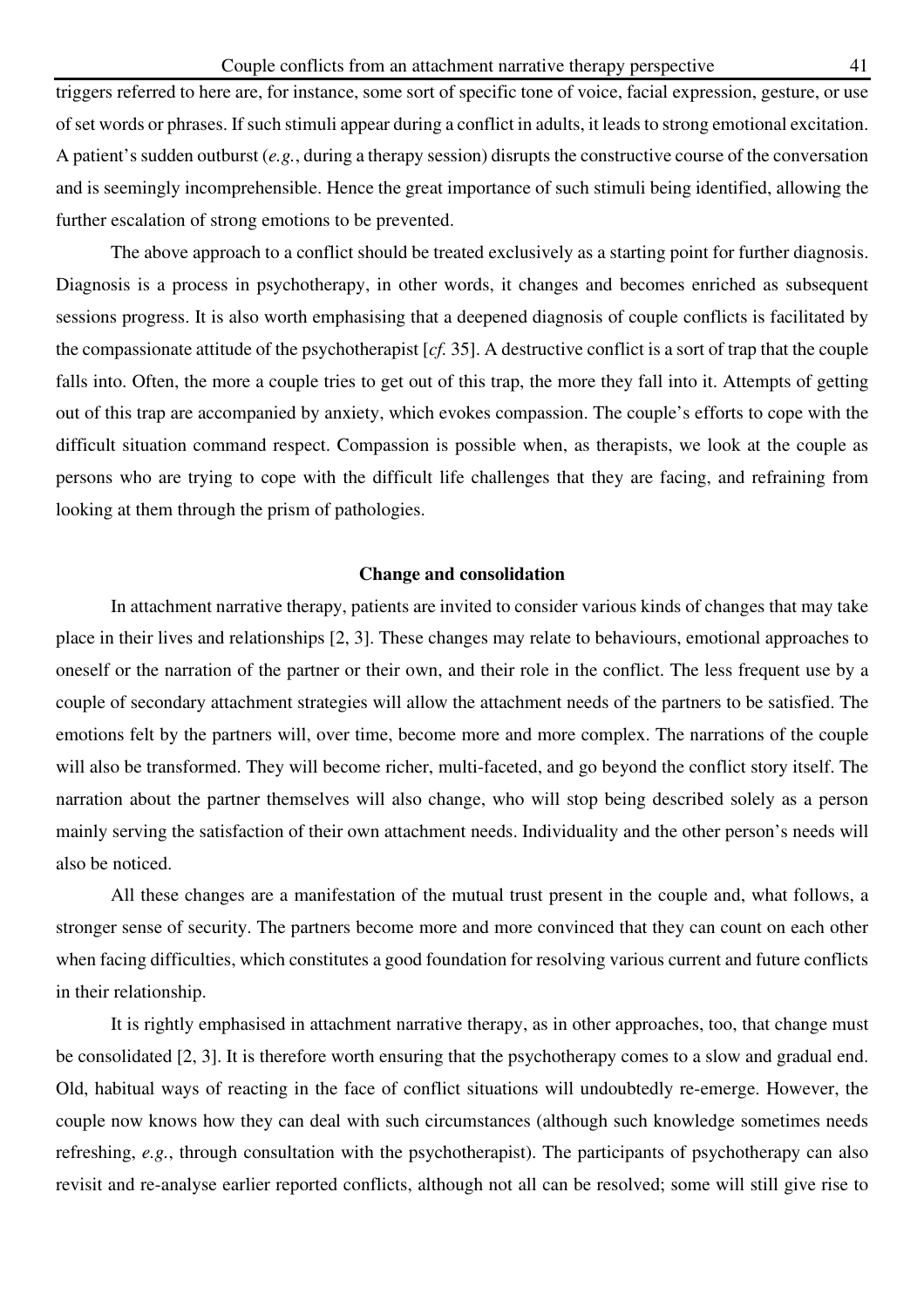various forms of tension between them. What is key, however, is for such conflicts not to be destructive to the couple's functioning and for them not to lower their relationship satisfaction.

### **Conclusions**

Although couple conflicts seem to be one of the more common reasons to seek therapy, this issue is not widely discussed in the literature on attachment narrative therapy. Thus, out of necessity, some of the theses presented in this article are an original proposal of developing the ways in which an attachment narrative therapist works with couples. These are, however, always based on the fundamental assumptions of attachment narrative therapy, constituting the framework for the deliberations presented hereinabove.

Research shows that psychological interventions directed at the problems relating to the fulfilment of attachment needs in a relationship bring benefits to the couple [*cf.* 7]. They help deescalate conflicts and serve to reinforce the sense of security that is drawn from the relationship. There is no data directly referring to the effectiveness of attachment narrative therapy — such analyses are derived from emotional-focused couples therapy [7] — an akin approach to the topic discussed in this article.

Understanding couple conflicts in attachment narrative therapy is certainly just one of the many possible ways of explaining what is happening between them, and it is not always sufficient. Coping with one type of conflict often reveals others, which could not have emerged before. This is a kind of paradox of the psychotherapist's interactions: by helping the couple deal with the primary conflict, sometimes other problems are discovered that could be significant for the further functioning of the relationship. Chris Knoester and Tanya Afifi [6], in the afterword to "Couples in conflict", posit a hypothesis (based on a review of research) that the significance of conflict has been overestimated to date. Perhaps tackling conflicts surrounding attachment needs allows or simply facilitates the next stages of working with the couple, which do not just concern these needs alone.

#### **References**

- 1. Ryś M, Greszta E, Grabarczyk K. Intelektualna, emocjonalna i działaniowa bliskość małżonków a ich gotowość do rozwiązywania konfliktów oraz przebaczania. Kwartalnik Naukowy Towarzystwa Uniwersyteckiego Fides Et Ratio. 2019; 2(38): 221–254.
- 2. Dallos R. Attachment narrative therapy. Integrating narrative, systemic and attachment therapies. Maidenhead: Open University Press; 2016.
- 3. Dallos R, Vetere A. Systemic therapy and attachment narratives. Applications in a range of clinical settings. London, New York: Routledge; 2009.
- 4. Vetere A. Terapia systemowa i narracje przywiązania. Zastosowanie w terapii par. In: Józefik B, Iniewicz G, ed. Koncepcje przywiązania. Od teorii do praktyki klinicznej. Kraków: Wydawnictwo Uniwersytetu Jagiellońskiego; 2008, pp. 91–112.
- 5. Bradbury T, Rogge R, Lawrence E. Reconsidering the role of conflict in marriage. In: Booth A, Crouter A, Clements M, Boone-Holladay T, ed. Couples in conflict. Classic Edition. New York: Routledge; 2016, pp. 59–82.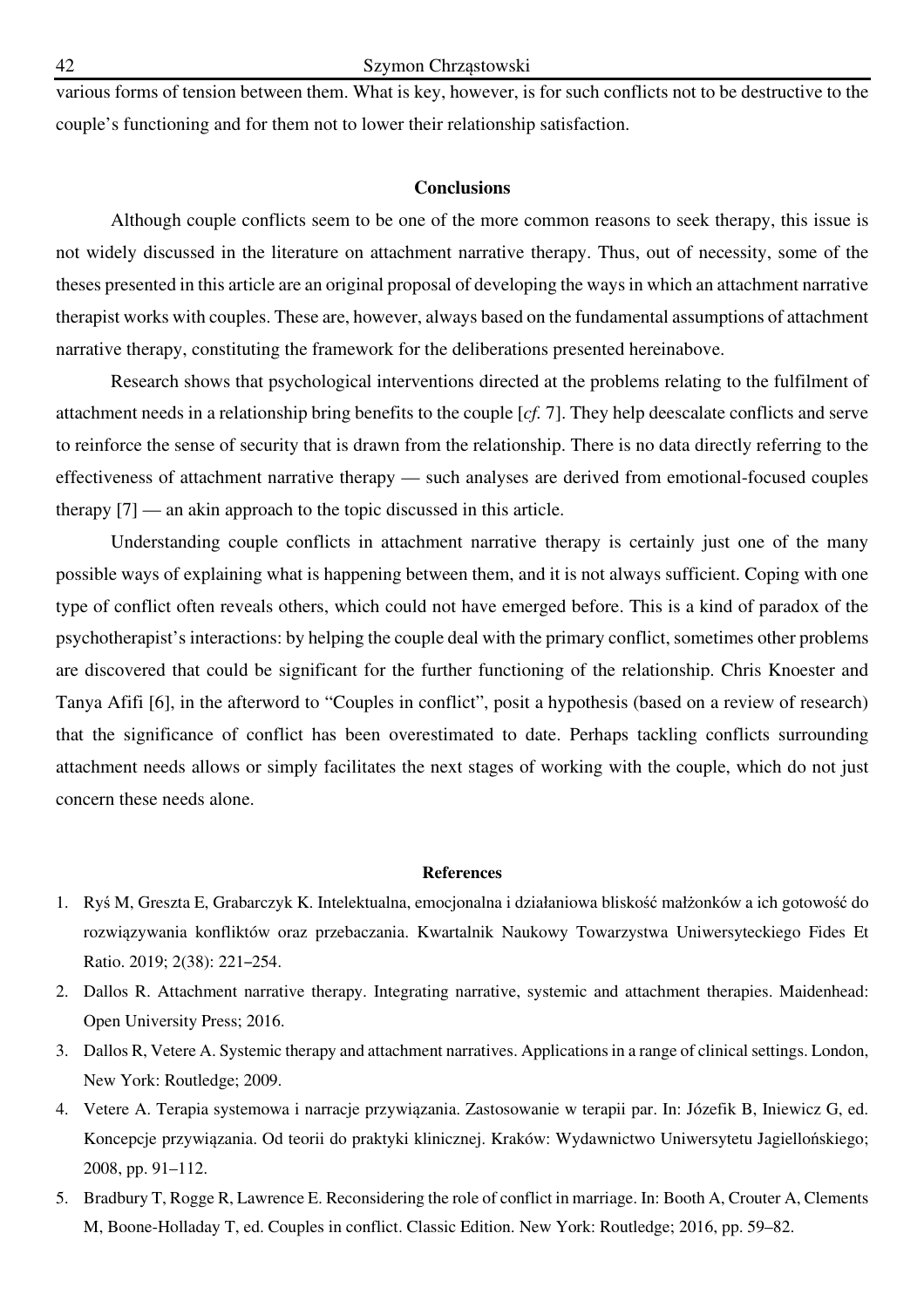- 6. Knoester Ch, Afifi T. Reviewing couples in conflict. In: Booth A, Crouter A, Clements M, Boone-Holladay T, ed. Couples in conflict. Classic Edition. New York: Routledge; 2016, pp. 251–268.
- 7. Feeney J, Fitzgerald J. Attachment, conflict and relationship quality: Laboratory-based and clinical insights. Manuscript. COPSYC 643; 2018.
- 8. Fincham F, Rogge R, Beach S. Relationship satisfaction. W: Vangelisti A, Perlman D, ed. The Cambridge handbook of personal relationships. Cambridge University Press; 2018, pp. 422–436.
- 9. Candel O-S, Turliuc M. Insecure attachment and relationship satisfaction: A meta-analysis of actor and partner associations. Person. Individ. Differ. 2019; 147(1): 190–199.
- 10. Mund M, Johnson M. Lonely me. Lonely you: loneliness and the longitudinal course of relationship. J. Happiness Stud. 2020. Downloaded from: https://link.springer.com/content/pdf/10.1007/s10902-020-00241-9.pdf
- 11. Goldfarb M, Trudel G. Marital quality and depression: a review. Marriage Fam. Rev. 2019; 55(8): 737–763.
- 12. Beach S. Expanding the study of dyadic conflict: the potential role of self-evaluation maintenance process. W: Booth A, Crouter A, Clements M, Boone-Holladay T, ed. Couples in conflict. Classic Edition. New York: Routledge; 2016, pp. 83–94.
- 13. Kiecolt-Glaser J, Wilson S. Lovesick: How couples' relationships influence health. Annu. Rev. Clin. Psychol. 2017; 13: 421–443.
- 14. Smith T. Relationships matter: progress and challenges in research on the health effects of intimate relationships. Psychosom. Med. 2019; 81(1): 2–6.
- 15. Boone-Holladay, T. Introduction to the classic edition. In: Booth A, Crouter A, Clements M, Boone-Holladay T, ed. Couples in conflict. Classic Edition. New York: Routledge; 2016, pp. XV–XXX.
- 16. Malina A, Suwalska-Barancewicz D. Przywiązanie i satysfakcja z realizacji zadań rozwojowych w bliskich związkach a zachowania agresywne między partnerami. Psychol. Rozw. 2012; 17(2):71–86.
- 17. Wirkus Ł, Kozłowski P. Przemoc w rodzinie. Ujęcie interdyscyplinarne. Kraków: Publishing House "Impuls"; 2017.
- 18. Franczyk-Glita J, Müldner-Nieckowski Ł, Śmierciak N, Daren A, Furgał M. Formy agresji kobiet doświadczających przemocy w relacji intymnej. Psychoter. 2018; 1(184): 65–78.
- 19. Velotti P, Zobel S, Guyonne R, Tambelli R. Exploring relationships: a systematic review on intimate partner violence and attachment. Front. Psychol. 2018. Doi: https://doi.org/10.3389/fpsyg.2018.01166
- 20. Bates E, Taylor J. red. Intimate partner violence: new perspectives in research and practice. New York: Routledge; 2019.
- 21. Feeney J. Understanding couple conflict from an attachment perspective. In: Booth A, Crouter A, Clements M, Boone-Holladay T. ed. Couples in conflict. Classic Edition. New York: Routledge; 2016, pp. 71–81.
- 22. Kriegelewicz O. Kwestionariusz do badania strategii rozwiązywania konfliktów w parze małżeńskiej. Nowiny Psychologiczne 2003; 4: 15–31.
- 23. Bowlby J. Przywiązanie. Warszawa: Wydawnictwo PWN, 2007.
- 24. Drożdżowicz L. Teoria przywiązania w praktyce terapii par. W: Tryjarska B, ed. Bliskość w rodzinie. Więzi w dzieciństwie a zaburzenia w dorosłości. Warszawa: Wydawnictwo Naukowe SCHOLAR; 2010, pp. 246–267.
- 25. Lubiewska K. Przywiązanie w kontekście wrażliwości rodzicielskiej oraz wpływów kulturowych. Warszawa: Wydawnictwo Naukowe PWN; 2019.